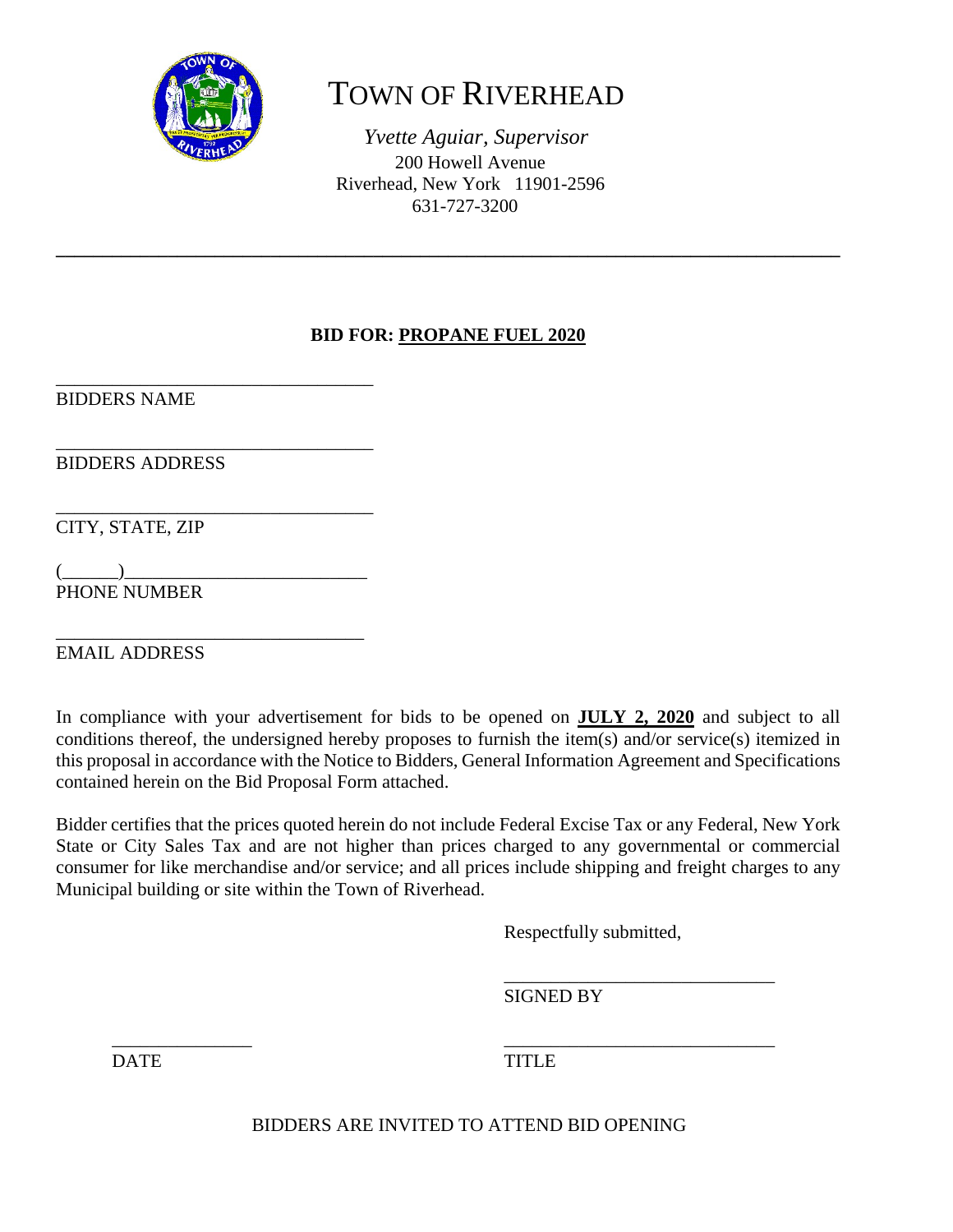# **TOWN OF RIVERHEAD**

# **NOTICE TO BIDDERS**

 Sealed bids for the purchase of **PROPANE FUEL** for use by the Town of Riverhead will be received by the Town Clerk of the Town of Riverhead at 200 Howell Avenue, Riverhead, New York, 11901 until 11 A.M. on **JULY 2, 2020** at which time they will be publicly opened and read aloud.

Bid Packets including specifications may be examined and/or obtained on **JUNE 25, 2020** on the Town's website at www.townofriverheadny.gov, click on bid requests.

Each proposal must be submitted on the form provided in a sealed envelope clearly marked bids for **"PROPANE FUEL 2020".** Any and all exceptions to the specifications must be listed on a separate sheet of paper, bearing the designation 'EXCEPTIONS TO THE SPECIFICATIONS' and attached to the bid form.

The Town board reserves the right and responsibility to reject any or all bids or to waive any formality if it believes such action to be in the best interest of the Town.

> BY ORDER OF THE TOWN BOARD OF THE TOWN OF RIVERHEAD

Diane M. Wilhelm, Town Clerk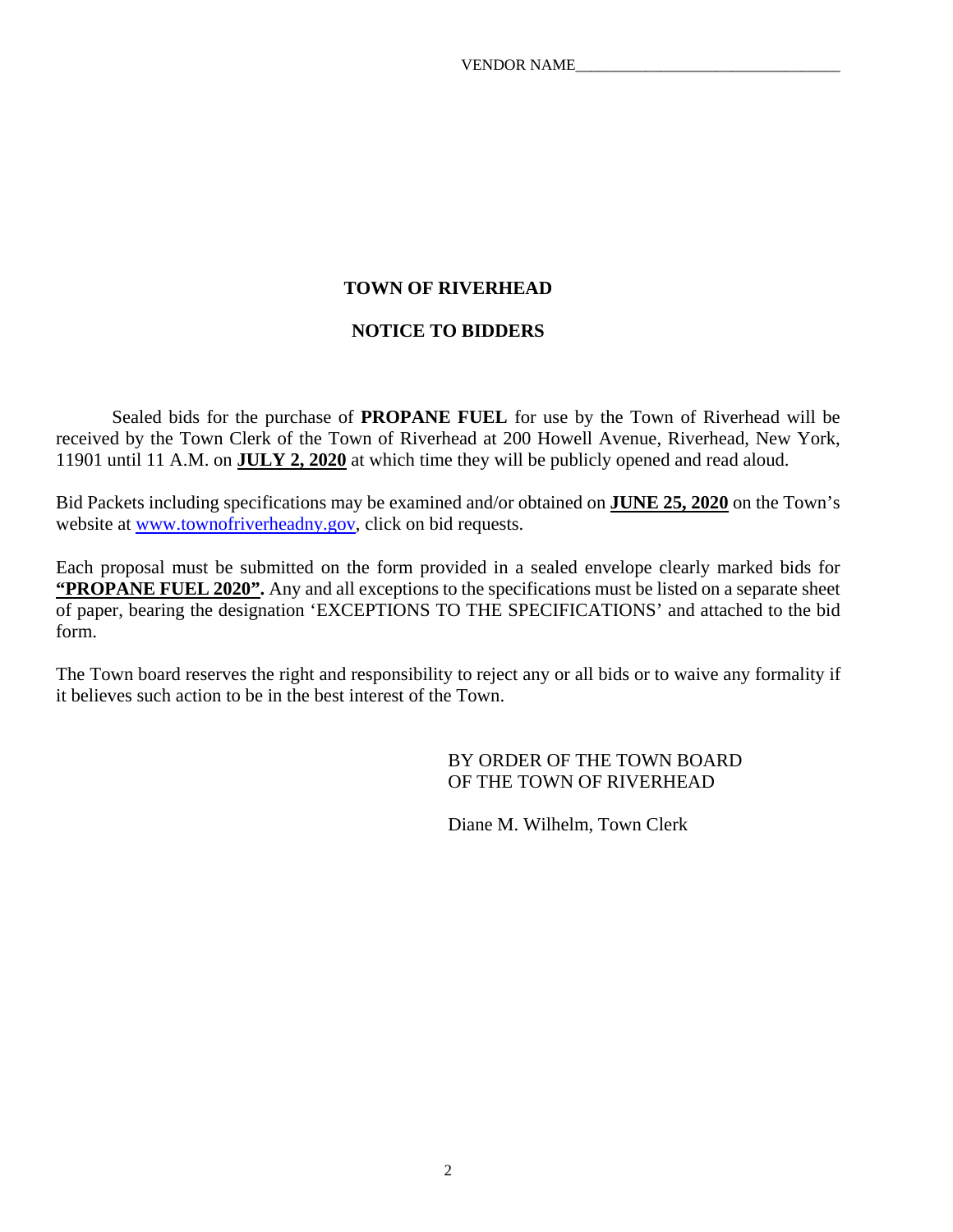# **GENERAL SPECIFICATIONS**

# **GENERAL**

Bidders shall be responsible to carefully examine the Specifications enclosed.

These specifications require the doing of all things necessary or proper for, or incidental to the furnishing and delivery of said equipment and associated components.

All things not expressly mentioned in these specifications, but involved in carrying out their intent are required by these Specifications; and the vendor shall perform the same as though they were specifically mentioned, described and delineated.

# **COMPLIANCE WITH RULES AND REGULATIONS**

The unit and associated equipment furnished shall comply with all provisions which would be applicable, if the Town of Riverhead were a private corporation of Federal and State of New York Laws, Ordinances, Codes, Rules, Regulations, Orders, Permits and Licenses and with fire underwriters requirement, except that where the weight and dimensions requirements set forth herein exceed such provisions, these Specifications shall control.

# **DEVIATION**

Minor deviations from the provisions of these Specifications will be considered to permit manufacturers to follow their standard manufacturing process.

Such deviations will be approved, however, only in the sole discretion of the Town of Riverhead and only if in its opinion they do not adversely affect the operation, maintenance, strength, efficiency, effectiveness, or life of the unit or any of its parts.

All proposed minor deviations, with full details, must be listed on a separate Detail Sheet, which must be attached to and made part of this bid.

The Town of Riverhead reserves the absolute right in its sole discretion to accept that bid, if any, which under all circumstances will best serve the public interest.

#### **GUARANTEE**

The vendor warrants and guarantees the equipment herein specified, including all associated equipment furnished, against any defects in design, workmanship and materials, and against failure to operate satisfactorily for a period of six months from the date of acceptance of the units, except defects or failure shown by the vendor. The vendor also warrants and guarantees that the equipment herein specified, if found to be defective or in need of repairs, will be picked up from and delivered back to the Town of Riverhead within a reasonable length of time.

#### **PRICES**

If a like or lower quantity of a standard item contained in this bid is sold by a vendor at a price less than the prices quoted herein, the price to the Town of Riverhead shall be reduced to that lower price.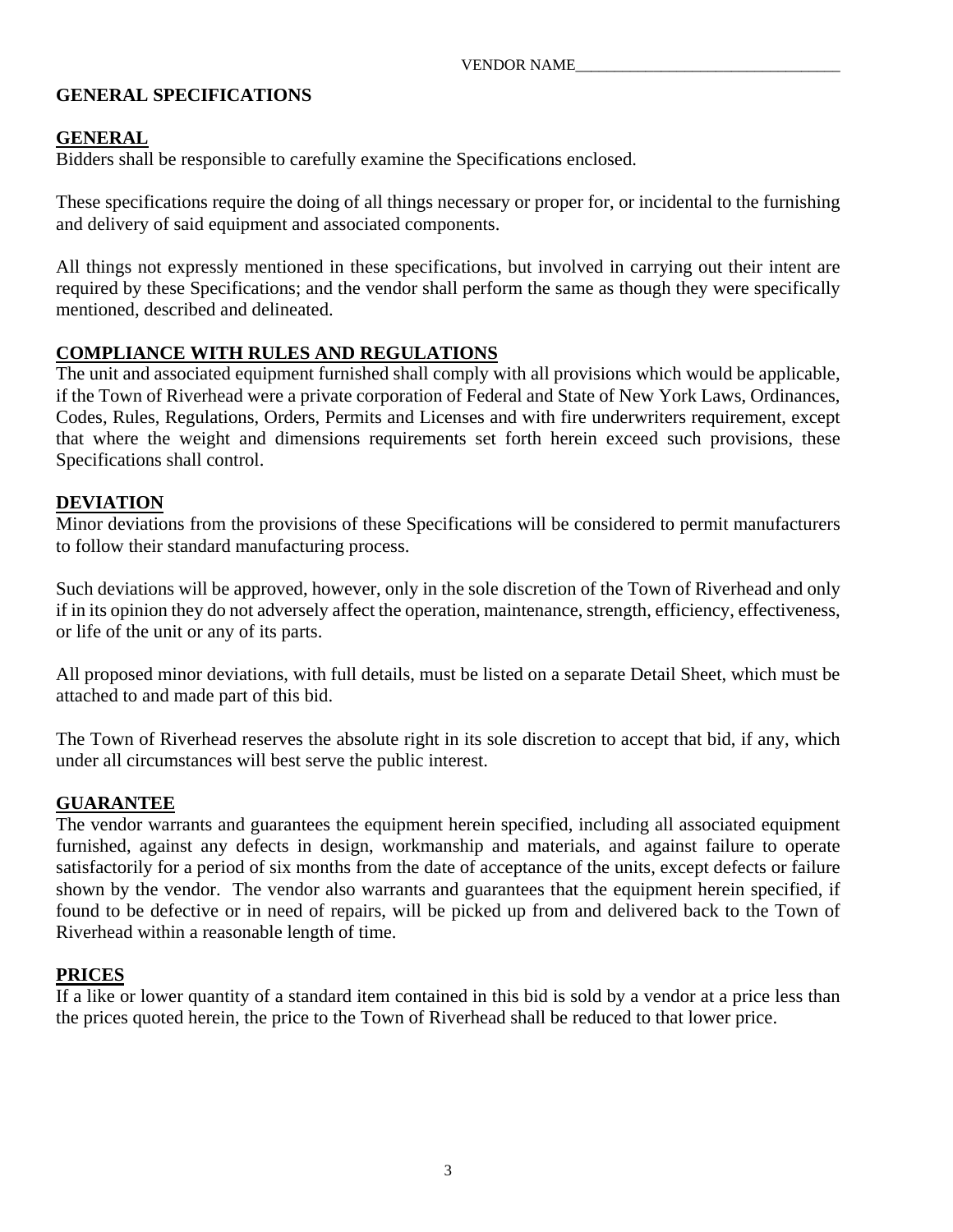# **QUANTITY**

The Town of Riverhead is in no way obligated to purchase quantities neither shown nor limited to said quantities listed. The anticipated delivery amounts are based on the last few years which are approximately 2000 gallons.

# **OSHA STANDARDS**

All equipment, materials and/or installations utilized I connection with this contract will meet all OSHA standards.

The OSHA Hazard Communication Standard (Subpart 2 of Part 1910 of Title 29 of the Code of Regulations amended under Section 1910/1200 Federal Register) requires chemical manufacturers, importers and distributors to obtain and develop Material Safety Data Sheets (MSDS's) fir each hazardous chemical they produce, distribute or import. Bids may not be considered unless the MSDS accompanies each bid. Departments will not accept delivery from providers of chemicals unless EACH container is properly labeled in accordance with MFDA704 (when applicable).

MATERIAL SAFETY DATA SHEETS MUST BE SUBMITTED WITH BID FORMS.

# **RESERVATIONS**

The mention in the specifications of any unit, component, or equipment by brand name and/or model is meant to convey to the potential bidder the type and quality of the product required and desired by the Town. Any unit, component, or equipment which is of equal type and quality may be considered as such and may be acceptable to the Town, upon agreement by the Town Board to that fact. The decision of the Town Board, however, in such a circumstance is final.

Furthermore, the Town Board of the Town of Riverhead reserves the right and responsibility to reject any or all bids if they believe such action to be in the best interest of the Town.

# **METHOD OF AWARD:**

The contract, if awarded, will be to the lowest responsive/responsible bidder(s) in part or in whole who meet(s) all the terms of the specifications. The TOWN guarantees no minimum or maximum purchases or contracts as a result of award of this bid. The Town of Riverhead reserves the right to allow all municipal and not for profit organizations authorized under the General Municipal Laws of the State of New York, to purchase any goods and/or services awarded as a result of this bid in accordance with the latest amendments to NYS GML 100 through 104. However, it is understood that the extension of such contracts are at the discretion of the vendor and the vendor is only bound to any contract between the Town of Riverhead and the vendor. Additionally, the TOWN reserves the right to purchase any goods or services included as a part of this bid from any means legally available to it.

#### **NOTE:**

**You must be permitted to gain access to Town-owned property where propane is to be distributed where the portable tanks, such as those used by the Highway Department, are to be filled.**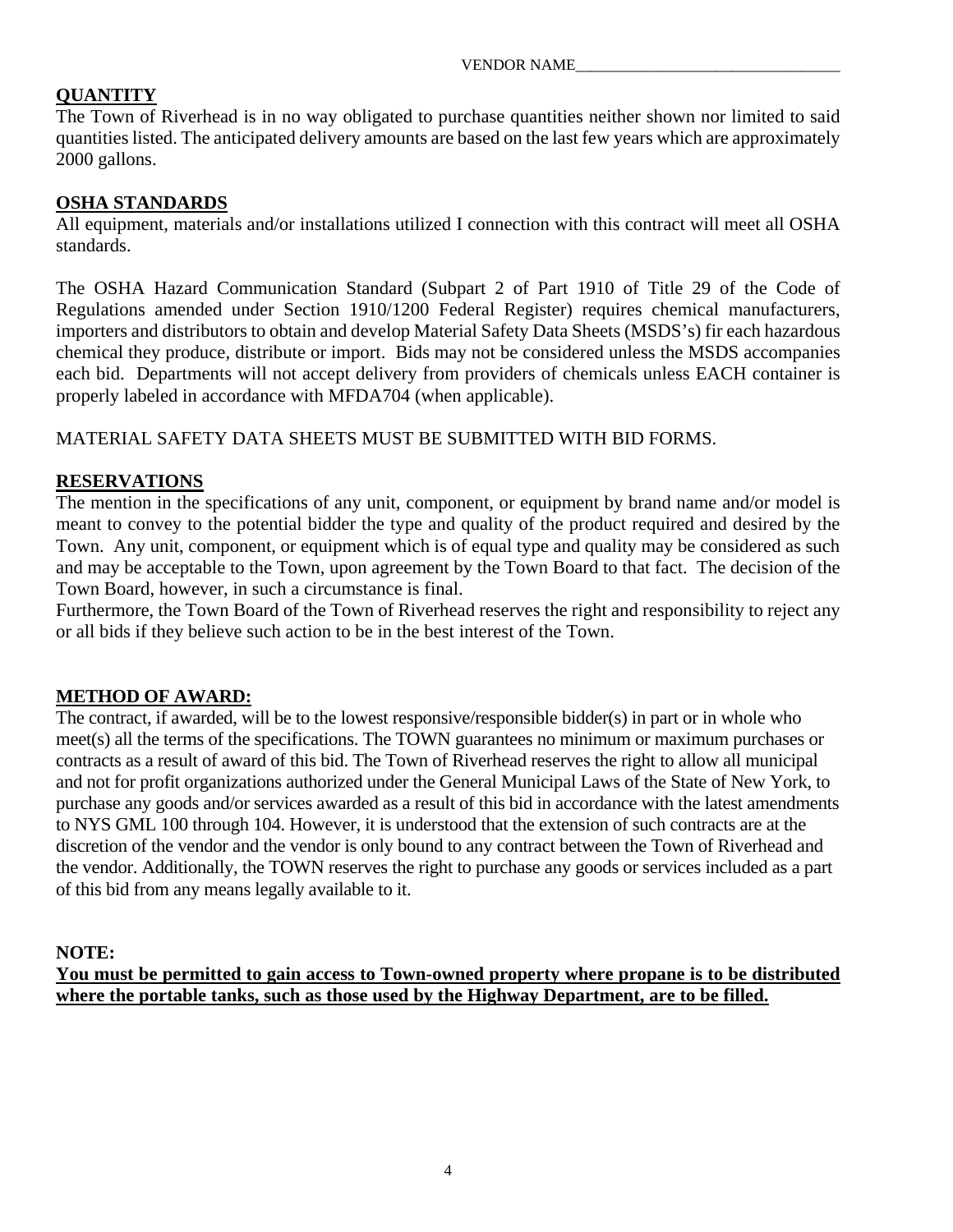#### **NON-COLLUSIVE CERTIFICATE**  (MUST BE COMPLETED, SIGNED, NOTARIZED AND RETURNED WITH BID)

#### UNDER PENALTIES OF PERJURY:

\_\_\_\_\_\_\_\_\_\_\_\_\_\_\_\_\_\_\_\_\_\_\_\_\_\_\_\_\_\_\_\_\_\_\_\_\_\_(BIDDER), BEING DULY SWORN, DEPOSES AND

SAYS:

- A) This bid or proposal has been independently arrived at without collusion with any other bidder or with any competitor or potential competitor;
- B) This bid or proposal has not knowingly been disclosed, prior to the opening of bids or proposals for this project, to any other bidder, competitor, or potential competitor;
- C) No attempt has been made or will be made to induce any other person, partnership, or corporation to submit or not to submit a bid or proposal;
- D) The person signing this bid or proposal certifies that he has been fully informed regarding the accuracy of the statements contained in this certification, and under penalties of perjury, affirms the truth thereof, such penalties being applicable to the bidder as the person signing on its behalf; and
- E) That the attached hereto (if a corporate bidder) is a certified copy of a resolution authorizing the execution of this certificate by the signatory of this bid or proposal on behalf of the corporate bidder.

|                         | Corporation: PRINT CORPORATION NAME        |
|-------------------------|--------------------------------------------|
|                         |                                            |
|                         | <b>SIGNATURE</b>                           |
|                         | <b>TITLE</b>                               |
|                         |                                            |
| Sworn to before me this |                                            |
|                         | $\frac{\text{day of}}{\text{day of}}$ , 20 |
| <b>NOTARY PUBLIC</b>    |                                            |
|                         |                                            |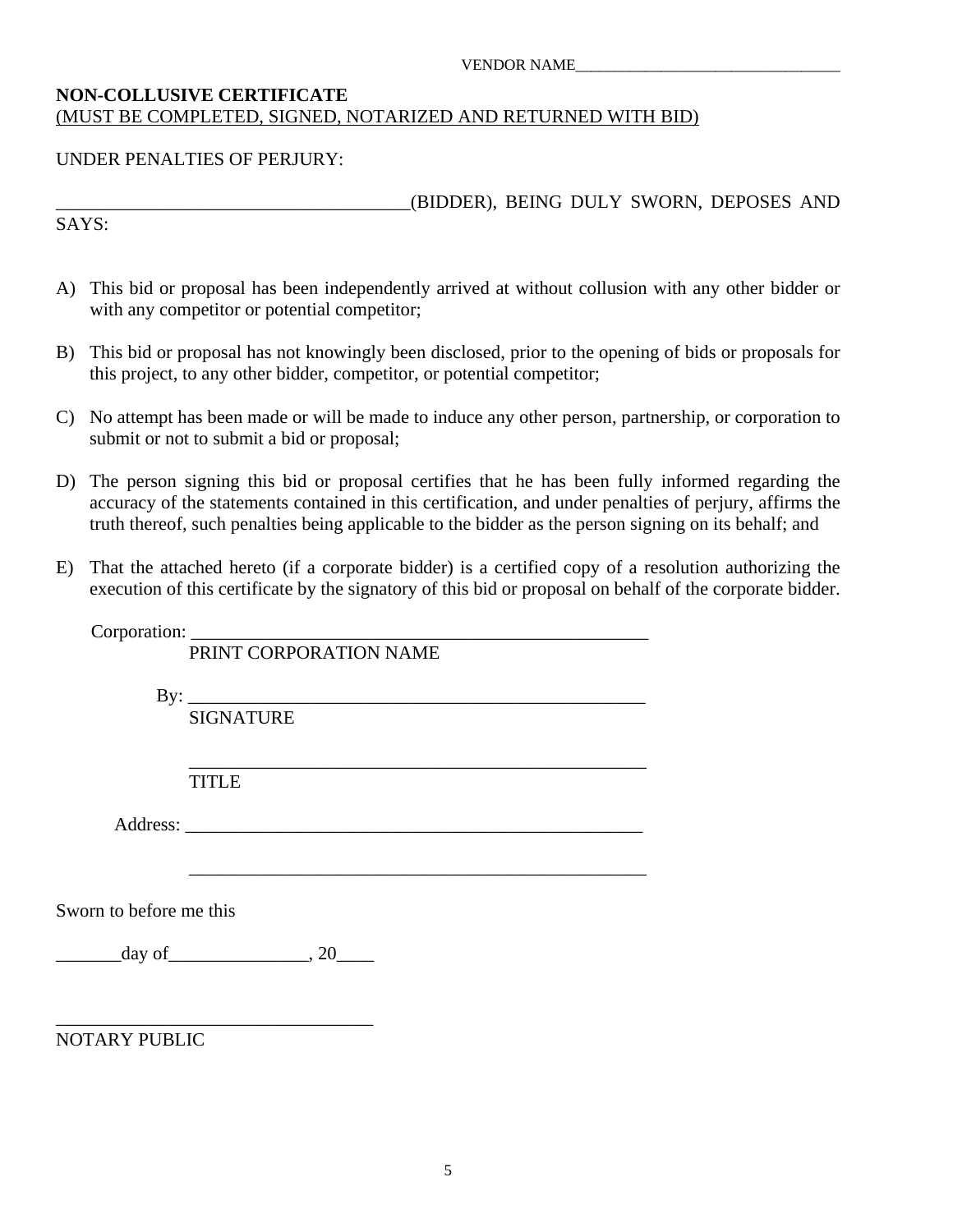#### **BID SPECIFICATIONS FOR PROPANE FUEL PLEASE READ CAREFULLY**

1. **PRICES:** Prices will be *"Cents per gallon" over or under the weekly Selkirk posted price as published by the BPN Weekly Newsletter effective each Monday (*See attachment at the end of this document)

 (PLEASE WRITE THIS PRICE IN WHOLE DOLLAR AMOUNTS) (i.e., price at ten cents margin over posting)

 The bidder who wins this bid must attach a copy of the price listing with all invoices submitted. Failure to submit the price listing will result in delayed payment.

2. **DELIVERY:** Delivery will be set up to be automatic at all locations. Should an emergency delivery be required, the bidder must guarantee emergency delivery within four (4) hours of notification. If delivery has not been received in that time frame, the Town of Riverhead reserves the right to terminate the contract.

The following are drop sites with the name of a contact person:

#### **ANIMAL SHELTER**

YOUNGS AVENUE RIVERHEAD, NY **Jillian Paltz – 369-6189** 

#### **RIVERHEAD WATER DISTRICT**

- MAIN PLANT 1A & 3A 1035 PULASKI STREET
- $\bullet$  PLANT #5 5-2 162 MIDDLE ROAD, RIVERHEAD, NY
- PLANT #6 2000 OSBORNE AVENUE, RIVERHEAD, NY
- PLANT #8 95 PALANE NORTH, BAITING HOLLOW, NY
- PLANT #12-1– 701 SCOTT AVENUE., CALVERTON, NY

**Frank Mancini – 631-727-3205**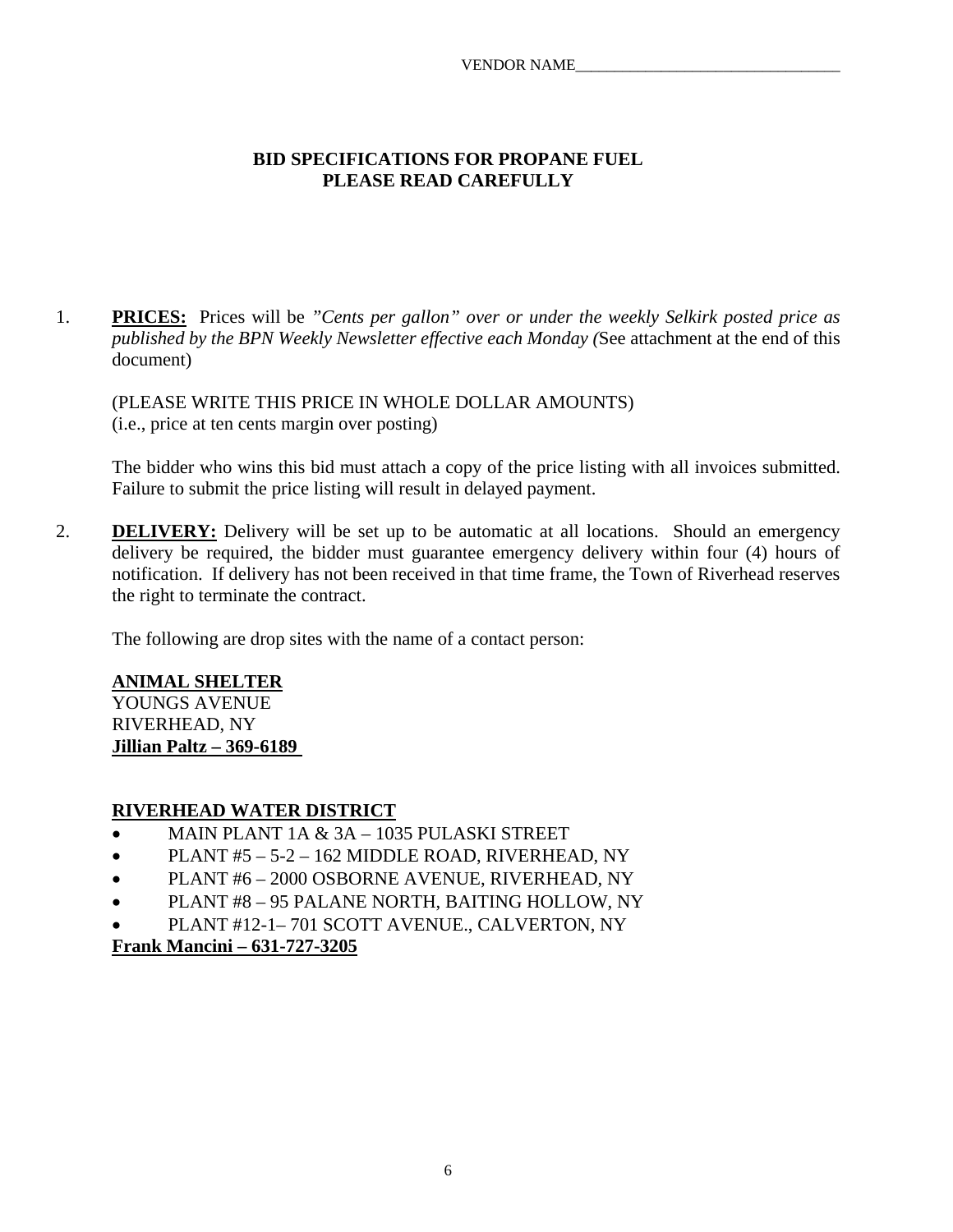(CONT'D)

**SEWER DISTRICT HIGHWAY**<br>RIVER AVE. SUB-STATIC RIVERHEAD, NY EAST WIND RD. **Michael Reichel – 631-727-3069** WADING RIVER, NY

**SUB-STATION G. Woodson – 631-727-3200 Ext. 228** 

3. **CONTRACT PERIOD: 1 YEAR FROM DATE OF AWARD.** At the termination of this contract, the contract may be extended for an additional one year period or any such lesser amount as mutually agreed upon by and between the Town and the Vendor subject to identical terms and conditions of the vendor. The Town also reserves the right to cancel this contract at any time without notice.

# **PLEASE FILL IN DOLLAR AMOUNTS ON THE PAGES IN THIS DOCUMENT**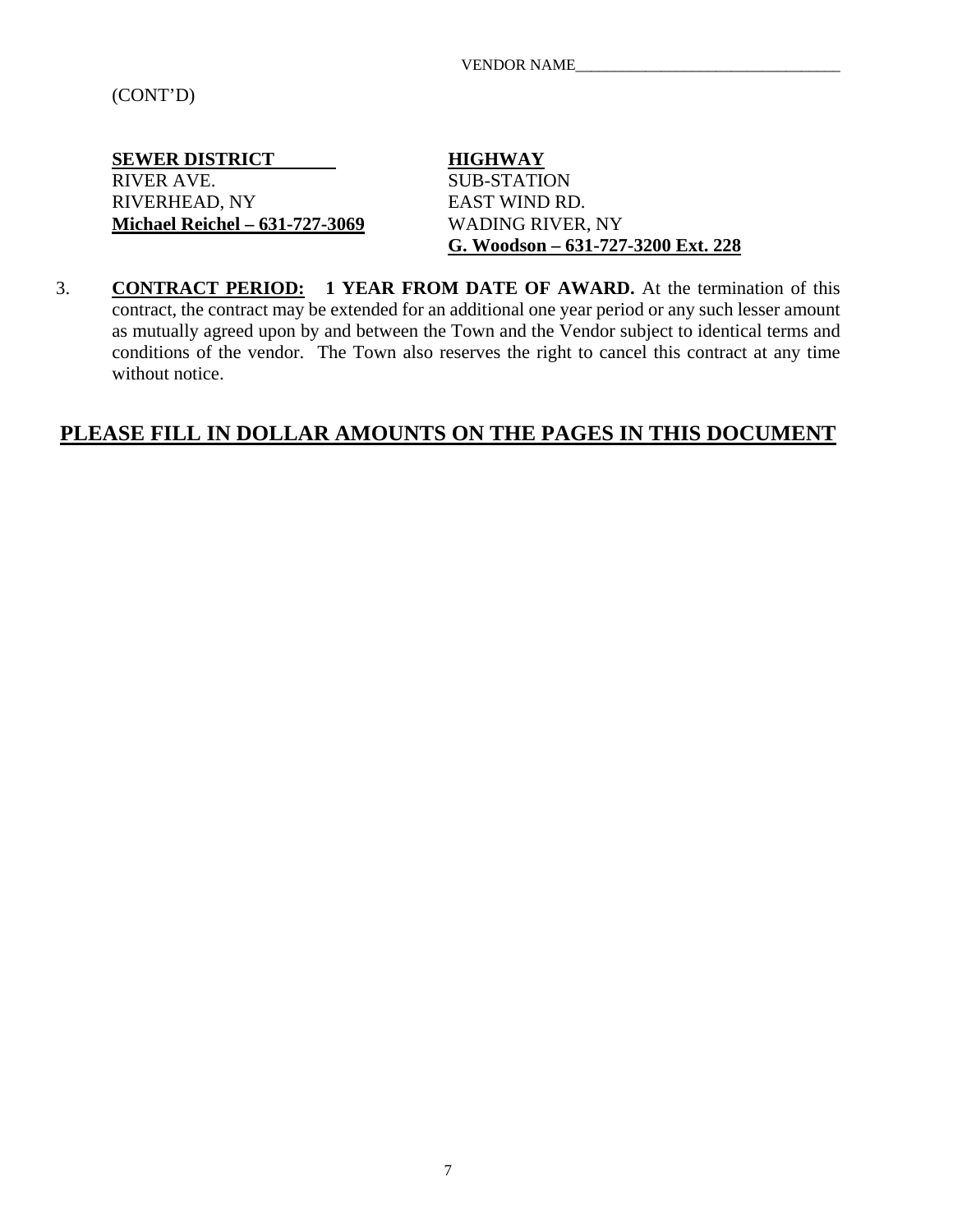# **BID PROPOSAL SHEET**

#### **PROPANE FUEL**

We agree to sell to the Town of Riverhead Propane Fuel under the terms and conditions set forth on the specification sheet and bid contract at the following delivered price:

# Selkirk posted price PLUS/MINUS CENTS PER GALLON. **(PLEASE WRITE PRICE IN WHOLE DOLLAR AMOUNTS (i.e., Price at ten cents per gallon margin over posting)**

 $\overline{\phantom{a}}$  , and the contract of the contract of the contract of the contract of the contract of the contract of the contract of the contract of the contract of the contract of the contract of the contract of the contrac

 $\overline{\phantom{a}}$  , and the contract of the contract of the contract of the contract of the contract of the contract of the contract of the contract of the contract of the contract of the contract of the contract of the contrac

\_\_\_\_\_\_\_\_\_\_\_\_\_\_\_\_ \_\_\_\_\_\_\_\_\_\_\_\_\_\_\_\_\_\_\_\_\_\_\_\_\_\_\_\_\_

I/WE FULLY UNDERSTAND THAT THE ACCEPTANCE OF THIS BID IS SUBJECT TO THE PROVISIONS OF SECTION 103A AND 103B OF THE GENERAL MUNICIPAL LAW.

 $\overline{\phantom{a}}$  , and the contract of the contract of the contract of the contract of the contract of the contract of the contract of the contract of the contract of the contract of the contract of the contract of the contrac  **NAME OF AGENT/DEALER** 

 $\overline{\phantom{a}}$  , and the contract of the contract of the contract of the contract of the contract of the contract of the contract of the contract of the contract of the contract of the contract of the contract of the contrac **ADDRESS** 

 **CITY, STATE, ZIP CODE** 

 **CONTACT PERSON** 

**DATE** SIGNATURE OF DEALER/AGENT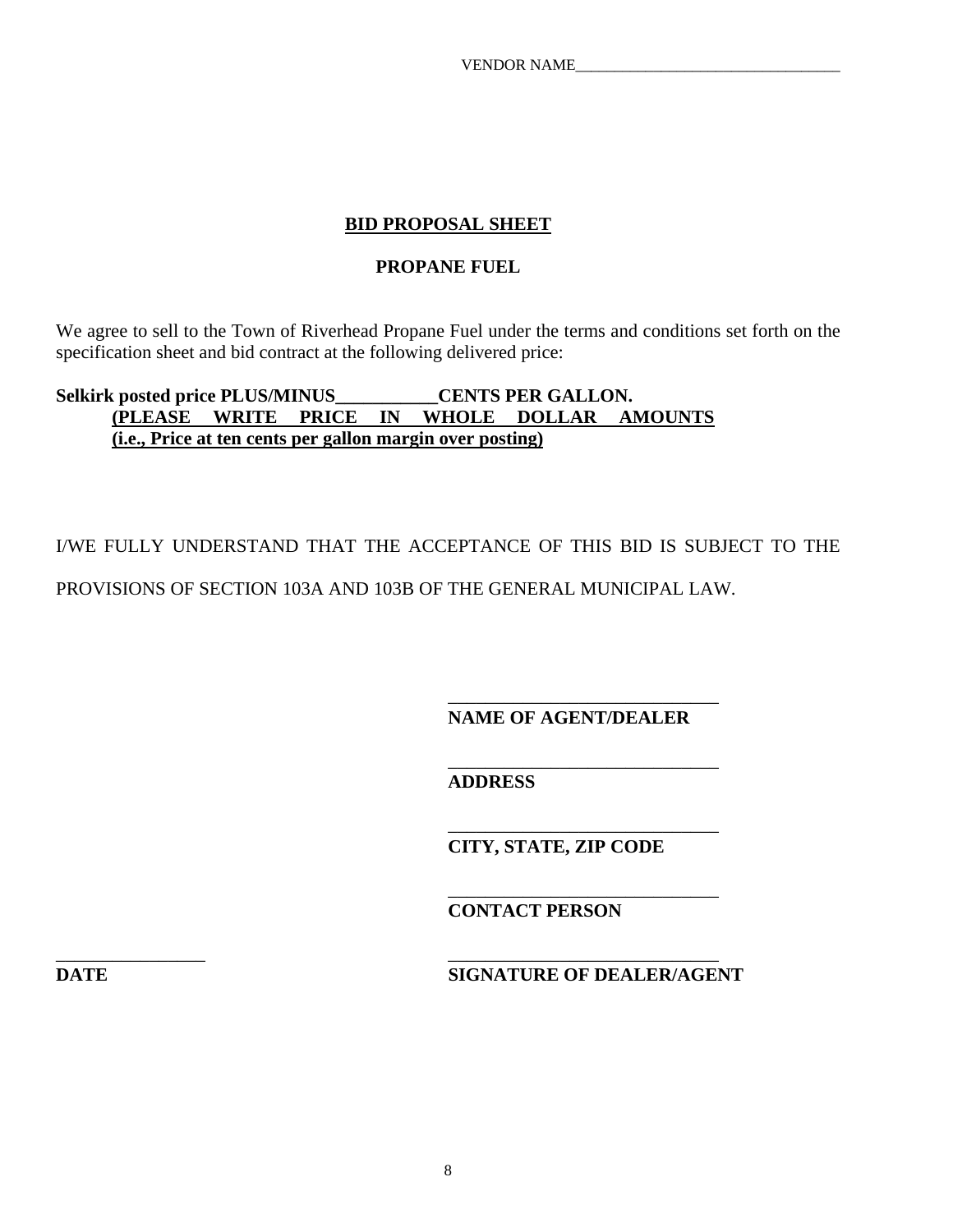# **MAINTENANCE TO EQUIPMENT**

#### **Town of Riverhead**

|            | LADUN.                                                    |  |                                                                           |  |
|------------|-----------------------------------------------------------|--|---------------------------------------------------------------------------|--|
|            |                                                           |  | Hourly rate for <u>man crew</u> to perform maintenance work, as required: |  |
|            |                                                           |  |                                                                           |  |
|            | A. Weekdays after 8 hours and Saturdays                   |  |                                                                           |  |
|            |                                                           |  |                                                                           |  |
| <b>B</b> . | Sunday/holiday                                            |  |                                                                           |  |
|            | (Hourly rate $\frac{1}{2}$ x ______ % = (\$ ______ )/hour |  |                                                                           |  |
|            |                                                           |  |                                                                           |  |
|            |                                                           |  | TOTAL $(A + B)$ : $\$                                                     |  |
|            |                                                           |  |                                                                           |  |

# **PARTS:**

**LABOD.** 

Compensation for furnishing brand-name parts and components:

| A. Up to \$100 Certified Cost plus  | $\%$ = Sub-total $\$\$ |  |
|-------------------------------------|------------------------|--|
| B. Up to \$500 Certified Cost plus  | $\% =$                 |  |
| C. Up to \$1000 Certified Cost plus | $\% =$                 |  |
| D. Up to \$5000 Certified Cost plus | $\% =$                 |  |
| E. Above \$5000 Certified Cost plus | $\% =$                 |  |

TOTAL: \$\_\_\_\_\_\_\_\_\_\_\_\_\_\_

#### **TANK REPLACEMENT**

#### **Town of Riverhead**

#### **Complete install/purchase of new 100 gallon (420#) ASME propane tank. ASME Tanks will be purchased by the Town of Riverhead NOT leased.**

| 1. Labor/equipment to install new tank to existing heater | TOTAL: \$ |
|-----------------------------------------------------------|-----------|
|-----------------------------------------------------------|-----------|

2. Labor/equipment to install 2 tanks at same location to existing heater TOTAL: \$\_\_\_\_\_\_\_\_\_\_\_\_\_\_

\*\*Note: A bill of sale must be provided with each install.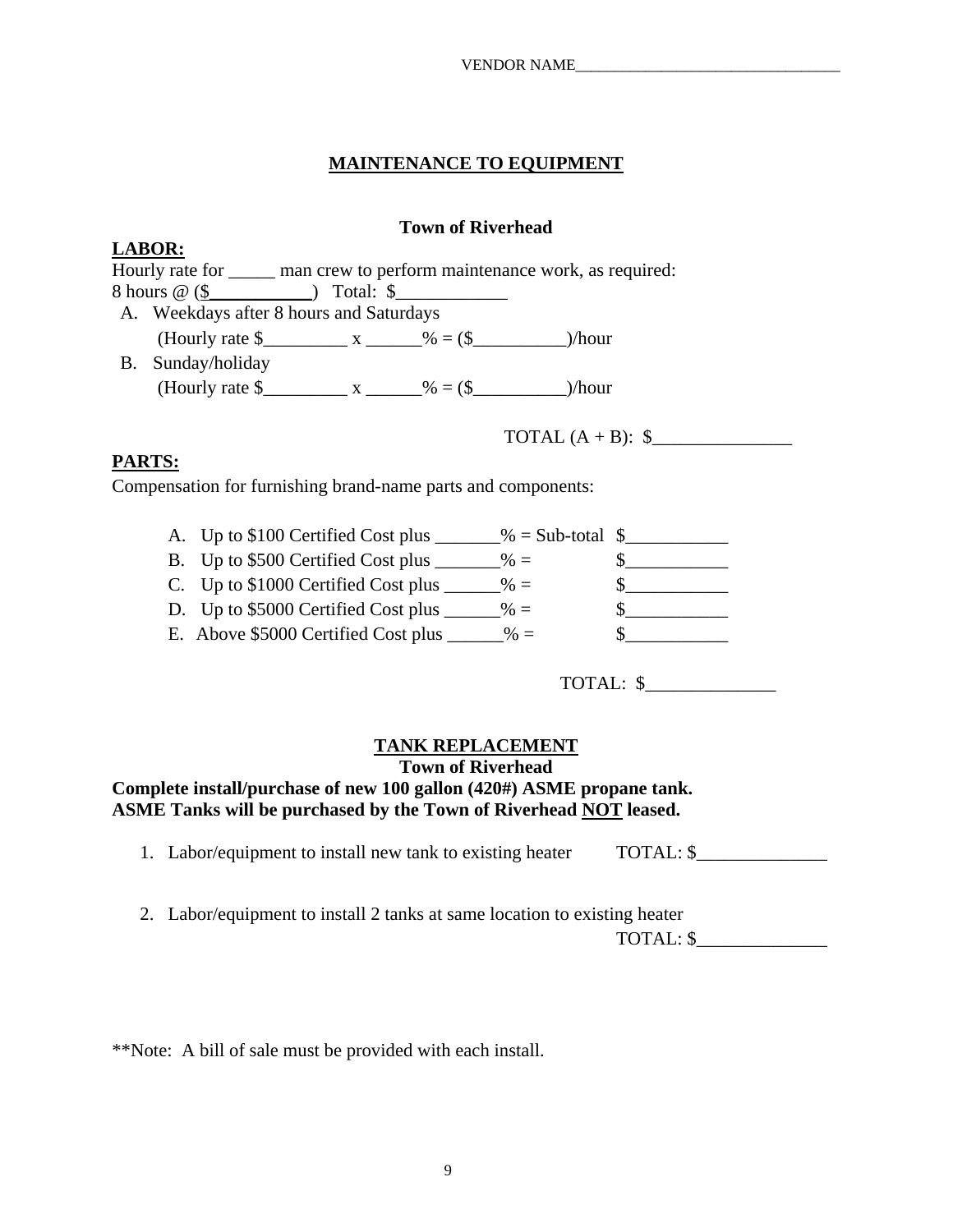#### **IRAN DIVESTMENT ACT CERTIFICATION**

As a result of the Iran Divestment Act of 2012 (Act), Chapter 1 of the 2012 Laws of New York, a new provision has been added to the State Finance Law (SFL), § 165-a, effective April 12, 2012. Under the Act, the Commissioner of the Office of General Services (OGS) will be developing a list (prohibited entities list) of "persons" who are engaged in "investment activities in Iran" (both are defined terms in the law). Pursuant to SFL § 165-a(3)(b), the initial list is expected to be issued no later than 120 days after the Act's effective date, at which time it will be posted on the OGS website.

By submitting a bid in response to this solicitation or by assuming the responsibility of a Contract awarded hereunder, Bidder/Contractor (or any assignee) certifies that once the prohibited entities list is posted on the OGS website, it will not utilize on such Contract any subcontractor that is identified on the prohibited entities list.

Additionally, Bidder/Contractor is advised that once the list is posted on the OGS website, any Contractor seeking to renew or extend a Contract or assume the responsibility of a Contract awarded in response to the solicitation, must certify at the time the Contract is renewed, extended or assigned that it is not included on the prohibited entities list.

During the term of the Contract, should the TOWN OF RIVERHEAD receive information that a person is in violation of the above-referenced certification, the TOWN OF RIVERHEAD will offer the person an opportunity to respond. If the person fails to demonstrate that it has ceased its engagement in the investment which is in violation of the Act within 90 days after the determination of such violation, then the TOWN OF RIVERHEAD shall take such action as may be appropriate including, but not limited to, imposing sanctions, seeking compliance, recovering damages, or declaring the Contractor in default.

The TOWN OF RIVERHEAD reserves the right to reject any bid or request for assignment for an entity that appears on the prohibited entities list prior to the award of a contract, and to pursue a responsibility review with respect to any entity that is awarded a contract and appears on the prohibited entities list after contract award.

| Signature:    |  |
|---------------|--|
| Print Name:   |  |
| Title:        |  |
| Company Name: |  |
| Date:         |  |